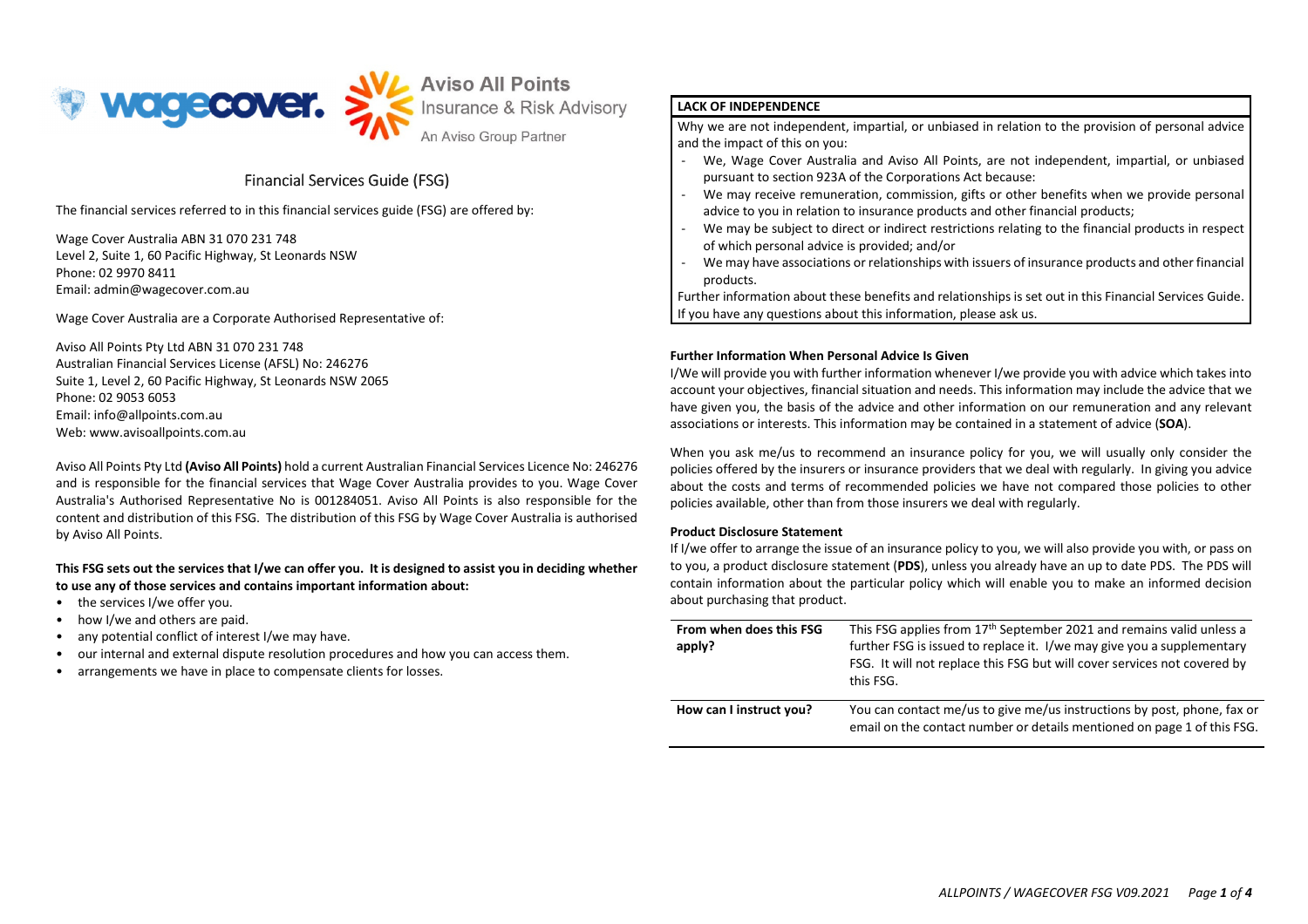| Who is responsible for the<br>financial services provided?                                                          | Aviso All Points is responsible for the financial services that will be<br>provided to you, or through you to your family members, including the                                                                                                                                                                                                                                 |                                                                                                           | If you wish to look at your file, please ask us. I/we will make<br>arrangements for you to do so.                                                                                                                                                                                                                                                                                                                                                                                                         |
|---------------------------------------------------------------------------------------------------------------------|----------------------------------------------------------------------------------------------------------------------------------------------------------------------------------------------------------------------------------------------------------------------------------------------------------------------------------------------------------------------------------|-----------------------------------------------------------------------------------------------------------|-----------------------------------------------------------------------------------------------------------------------------------------------------------------------------------------------------------------------------------------------------------------------------------------------------------------------------------------------------------------------------------------------------------------------------------------------------------------------------------------------------------|
|                                                                                                                     | distribution of this FSG.<br>Aviso All Points hold a current Australian Financial Services Licensee no:                                                                                                                                                                                                                                                                          | How will I pay for the<br>services provided?                                                              | Payment for services I/we provide you are payable directly to Aviso All<br>Points.<br>For each insurance product the insurer will charge a premium that<br>includes any relevant taxes, charges and levies. Aviso All Points often<br>receive a payment based on a percentage of this premium (excluding                                                                                                                                                                                                  |
|                                                                                                                     | 246276. The contact details for Aviso All Points are on the front of this<br>FSG.                                                                                                                                                                                                                                                                                                |                                                                                                           |                                                                                                                                                                                                                                                                                                                                                                                                                                                                                                           |
| What kinds of financial<br>services are you authorised<br>to provide to me and what<br>kinds of financial product/s | Wage Cover Australia is authorised to advise and deal in general<br>insurance products to wholesale and/or retail clients under Aviso All<br>Points Australian Financial Service Licence. I/we will do this for you as<br>your broker unless I/we tell you otherwise.                                                                                                            |                                                                                                           | relevant taxes, charges and levies) called commission, which is paid to<br>Aviso All Points by the insurers. However, in some cases we will also<br>charge you a fee. These will all be shown on the invoice that we send<br>you.                                                                                                                                                                                                                                                                         |
| do those services relate to?                                                                                        |                                                                                                                                                                                                                                                                                                                                                                                  |                                                                                                           | You can choose to pay by any of the payment methods set out in the<br>invoice. You are required to pay us within the time set out on the invoice.                                                                                                                                                                                                                                                                                                                                                         |
| Will I receive tailored<br>advice?                                                                                  | Maybe not in all cases. However, I/we may need information about your<br>personal objectives, details of your current financial situation and any<br>relevant information, so that I/we can arrange insurance policies for you,<br>issue insurance policies to you, or to give you advice about your<br>insurance needs. I/we will ask you for the details that we need to know. |                                                                                                           | If there is a refund or reduction of your premium as a result of a<br>cancellation or alteration to a policy, or based on a term of your policy<br>(such as a premium adjustment provision), I/we will retain any fee we<br>have charged you. I/we will also retain commission depending on our<br>arrangements with the insurer, or charge you a cancellation fee equal to                                                                                                                               |
|                                                                                                                     | In some cases I/we will not ask for any of this information. If I/we do not<br>ask, or if you do not give us all of the information I/we ask for, any advice<br>you receive may not be appropriate to your needs, objectives and<br>financial situation.                                                                                                                         |                                                                                                           | the reduction in our commission.<br>When you pay us your premium it will be banked into Aviso All Points Pty<br>Ltd trust account. Aviso All Points will retain the commission from the<br>premium you pay us and remit the balance to the insurer in accordance<br>with Aviso All Point's arrangements with the insurer. Aviso All Points will<br>earn interest on the premium while it is in their trust account or Aviso All<br>Points may invest the premium and earn a return. Aviso All Points will |
|                                                                                                                     | You should read the warnings contained in any SOA, or any other<br>warnings that I/we give you, carefully before making any decision about<br>an insurance policy.                                                                                                                                                                                                               |                                                                                                           |                                                                                                                                                                                                                                                                                                                                                                                                                                                                                                           |
|                                                                                                                     | Where I/we provide you with advice about your insurance<br>arrangements, that advice is current at the time that we give it. We will<br>review your insurance arrangements when you inform us about changes<br>in your circumstances, at the time of any scheduled status review or                                                                                              | How are any commissions,<br>fees or other benefits<br>calculated for providing the<br>financial services? | retain any interest or return on investment earned on the premium.<br>Aviso All Points commission will be calculated based on the following<br>formula:                                                                                                                                                                                                                                                                                                                                                   |
| <b>Contractual Liability and</b>                                                                                    | upon renewal of your insurances.<br>Many commercial or business contracts contain clauses dealing with                                                                                                                                                                                                                                                                           |                                                                                                           | $X = Y\% \times P$                                                                                                                                                                                                                                                                                                                                                                                                                                                                                        |
| your insurance cover                                                                                                | your liability (including indemnities or hold harmless clauses). Such<br>clauses may entitle your insurers to reduce cover, or in some cases,<br>refuse to indemnify you at all. You should seek legal advice before signing<br>and accepting contracts. You should inform us of any clauses of this<br>nature before you enter into them.                                       |                                                                                                           | In this formula:<br>$X = Aviso$ All Points commission<br>Y% = the percentage commission paid to Aviso All Points by the insurer.<br>Aviso All Points commission varies between 0% and 40%.<br>$P =$ the amount you pay for any insurance policy (less any government<br>fees or charges included in that amount).                                                                                                                                                                                         |
| What information do you<br>maintain in my file and can<br>I examine my file?                                        | Aviso All Points maintain a record of your personal profile, including<br>details of insurance policies that I/we arrange for you. Aviso All Points<br>may also maintain records of any recommendations or advice given to                                                                                                                                                       |                                                                                                           | I/we will receive between 0 - 100% of Aviso All Points commission for<br>each policy I/we arrange for you.                                                                                                                                                                                                                                                                                                                                                                                                |
|                                                                                                                     | you. We will retain this FSG and any other FSG given to you as well as<br>any SOA or PDS that we give or pass on to you for the period required by<br>law.                                                                                                                                                                                                                       |                                                                                                           | Any fees that Aviso All Points or I/we charge you will be based on either<br>their standard fee structure and/or the minimum level of income to<br>service certain classes of insurance.                                                                                                                                                                                                                                                                                                                  |
|                                                                                                                     | I/we are committed to implementing and promoting a privacy policy,<br>which will ensure the privacy and security of your personal information.<br>A copy of our privacy policy is available on request. A copy is also<br>available on our website, https://wagecover.com.au/.                                                                                                   |                                                                                                           | Aviso All Points do not often pay any commissions, fees or benefits to<br>others who refer you to us or refer us to an insurer. If Aviso All Points<br>do, they will pay commissions to those people out of their commission                                                                                                                                                                                                                                                                              |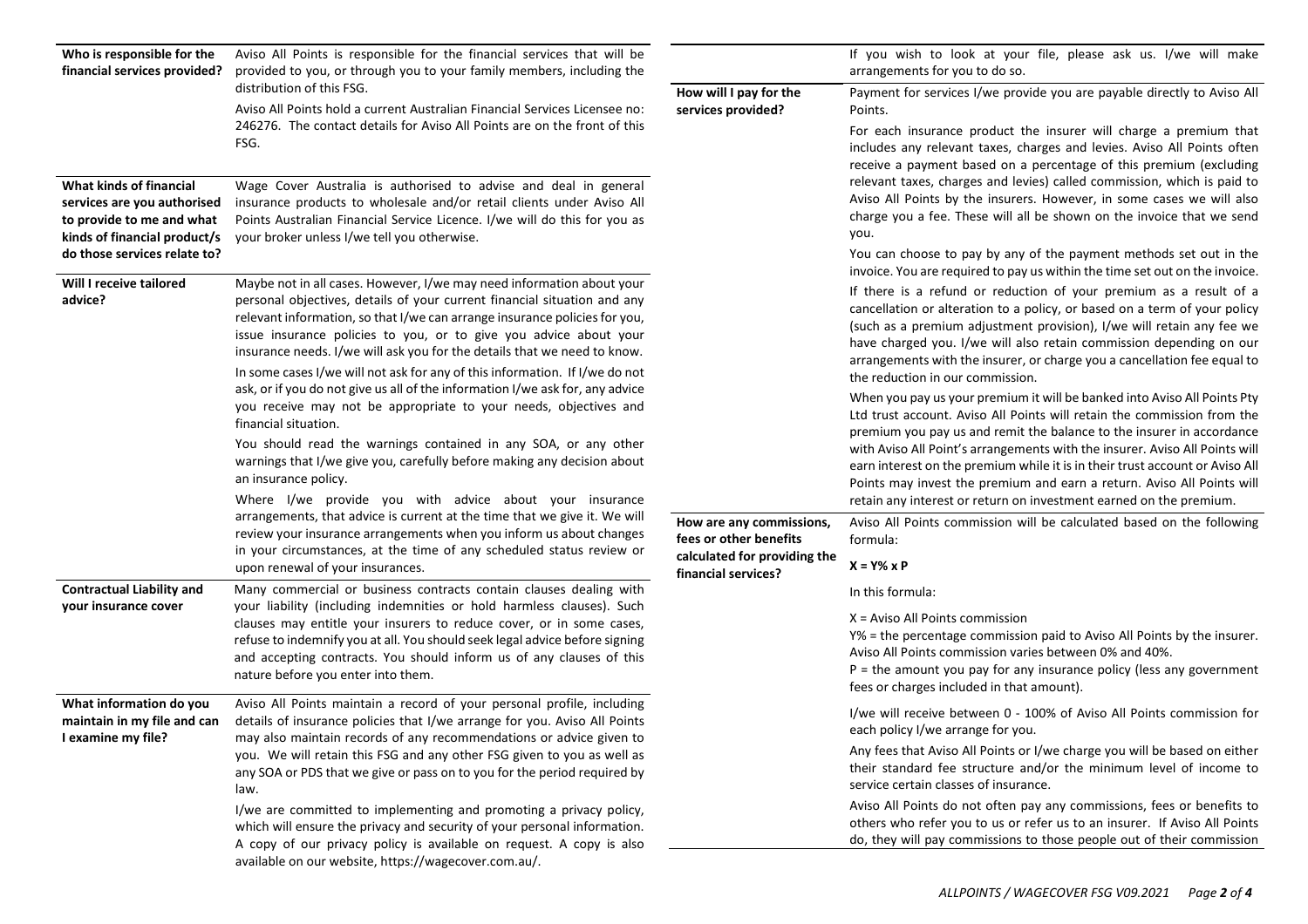or fees (not in addition to those amounts), in the range of 0% to 90% of its commission or fees.

Our employees that will assist you with your insurance needs will be paid a market salary.

If I/we give you personal advice, I/we will inform you of any fees, commission or other payments I/we, our associates or anyone referring you to us (or us to any insurer) will receive in relation to the policies that are the subject of the advice.

See below for information on the Steadfast association and commission.

#### Aviso Group

Do you have any relationships or associations with the insurers who issue the insurance policies or any other material relationships?

Aviso All Points Pty Ltd is a member of the Aviso Group Pty Ltd (Aviso), which is the owner of the Aviso Group trademarks and intellectual property. Aviso has granted Aviso All Points Pty Ltd a licence to use the Aviso trademarks and its intellectual property. Aviso has arrangements with some insurers and premium funders (Partners) under which Aviso may receive between 0.5% – 1.5% commission and/or profit incentives for each product arranged by us with those Partners. We may receive a proportion of that commission from Aviso at the end of each financial year (or other agreed period).

### Steadfast

Aviso All Points Pty Ltd is a Steadfast Group Limited (Steadfast) Network Broker and Aviso All Points Pty Ltd and/or principals/directors/staff may directly hold shares in Steadfast. As a Steadfast Network Broker we have access to services including model operating and compliance tools, procedures, manuals and training, legal, technical, HR, contractual liability advice and assistance, group insurance arrangements, product comparison and placement support, claims support, group purchasing arrangements and broker support services.

These services are either funded by Steadfast, subsidised by Steadfast or available exclusively to Steadfast Network Brokers for a fee.

Steadfast has arrangements with some insurers and premium funders (Partners) under which the Partners may pay Steadfast commission of between 0.5% to 1.5% for each product arranged by us with those Partners or alternatively a fee to access strategic and technological support and the Steadfast Broker Network. Steadfast is also a shareholder of some Partners.

Aviso All Points Pty Ltd may receive a proportion of any commission paid to Steadfast by its Partners at the end of each financial year (or other agreed period).

You can obtain a copy of Steadfast's FSG at www.steadfast.com.au

### Premium Funders

If we arrange premium funding for you, Aviso All Points may be paid a commission by the premium funder. Aviso All Points may also charge you a fee (or both). The commission that Aviso All Points are paid by the premium funder is usually calculated as a percentage of your insurance

premium (including government fees or charges). If you instruct us to arrange or issue a product, this is when Aviso All Points become entitled to the commission.

Our commission rates for premium funding are in the range of 0% to 4.0% of funded premium. When we arrange premium funding for you, you can ask us what commission rates we are paid for that funding arrangement compared to the other arrangements that were available to you.

### Various Insurers

Aviso All Points Pty Ltd may receive indirect benefits from arranging cover from a range of insurers who may issue enhanced products for our clients. Aviso All Points Pty Ltd may receive royalties &/or sponsorship from the insurers and other service providers depending on the continued support. We may also receive sponsorship from insurers and other service providers for annual conventions and monthly strategy meetings. These benefits also provide education programs which offer opportunities for staff to enhance their skills and knowledge.

Aviso All Points Pty Ltd and/or principals/directors/staff may also directly hold shares in a range of Insurers.

### NIBA

Aviso All Points Pty Ltd are members of the National Insurance Brokers Association (NIBA) and subscribe to the Insurance Brokers Code of Practice.

Conflicts of Interest As a business we have relationships with and receive income from various third parties as detailed in this FSG. For Retail Clients receiving Personal Advice, details of relationships that impact the advice will be included in any SOA or invoice documentation we send to you. All material conflicts that impact our advice, that are not mentioned in this FSG, will be advised to you on the invoices related to that advice. Aviso All Points Pty Ltd has entered into an agreement with The Hollard Insurance Company Pty Ltd (Hollard) to provide products and services to our clients. We may from time to time expect to receive a profit share from the agreement with Hollard based on a formula after deduction of claims and expenses. The percentage of profit payable is variable and is not guaranteed. Aviso All Points is authorised to accept premiums, issue products and pay claims for certain insurers. The agreement between Aviso All Points and the insurers limits their ability in some circumstances and these matters are referred back to the relevant insurer. What should I do if I have a  $\quad$   $1.$ complaint? Contact Aviso All Points and tell Aviso All Points about your complaint. Aviso All Points will do its best to resolve it quickly. 2. If your complaint is not satisfactorily resolved within 30 days, please contact the Complaints Manager on (02) 9053 6053 or put your complaint in writing and send it to the address noted at the

and fairly.

beginning of this FSG. We will try and resolve your complaint quickly